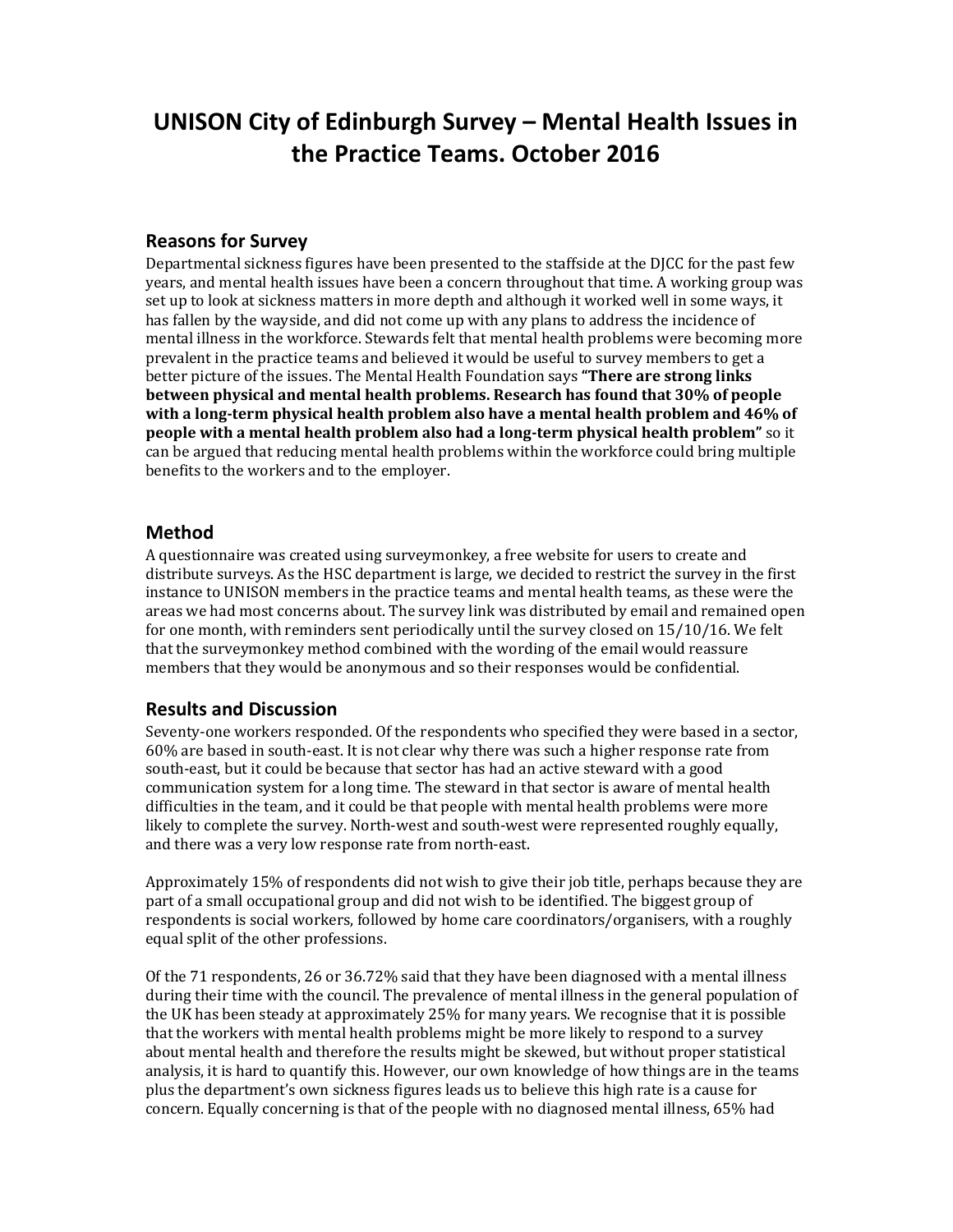concerns about their mental health and nearly all of them felt that work was a contributing factor.

Of the staff who have a diagnosis, only 23% stated that work did not cause or contribute to their illness or they were not sure if it did. Forty-two percent said that work caused the problem or caused and contributed to the problem, and 35% said that work contributes to their illness. In total, just over three-quarters of the staff with a diagnosed mental illness felt that work was at least part of the problem. A similar total (76%) said that they had been diagnosed with anxiety, stress, depression or any combination of those three. Other diagnoses included post-traumatic stress disorder, irritable bowel syndrome, seasonal affective disorder, and sleeplessness. According to the Mental Health Foundation, mixed anxiety and depression is the most common mental disorder in Britain with 7.8% of people meeting the diagnostic criteria, and 4-10% of adults will be diagnosed with depression at some time in their life. Amongst the people who responded to this survey, the rate is much, much higher.

Almost half of the respondents with a diagnosis said that their manager was aware of their health problem, a third said their manager was not aware, and a fifth didn't know if their manager was aware. This suggests that roughly half have not disclosed their illness to their manager. There could be any number of reasons for this, but some of the comments listed suggest that workers either feel their managers are unsupportive, or don't want to add to the stress that managers are already dealing with. If the department wants to promote recovery and wellbeing, it is essential that staff feel able to disclose their problems and ask for support. Only 17% of staff felt they have enough workplace support to stay well, with 44% saying they don't have enough support and 39% unsure. Surveymonkey did not give us the option of looking to see if the unsupported staff were the same staff who had not informed their manager that they were unwell, but it is possible.

Very few staff stated there had been any kind of stress assessment. Only 7% had had an individual workplace stress assessment, only 6% were aware of a team stress assessment being carried out, and 1 person was aware of both being done in their workplace. The vast majority of staff (86%) had not had an individual stress risk assessment and were not aware of any team assessment being done.

#### **Conclusions**

The number of staff within the practice teams and mental health teams with a diagnosed mental illness appears to be higher than within the general population, but it is not possible to be exact without proper statistical analysis. Among the staff with a mental health problem, it is very clear that the majority believe work is a major factor in their ill-health, but less than half have informed their manager. Although 27 staff have informed their manager of their mental health problems, we are only aware of workplace stress risk assessments being carried out relating to five individuals, four teams, and one assessment for both an individual and their team. Comments added by workers suggest that workplace managers are stressed and struggling to cope and it is possible that workers do not wish to add to managerial stress by raising their own problems. However, some comments such as **"staff have been told 'you've got a mortgage to pay, get on with it'"** suggest poor support and lack of understanding from some managers. The worker on the receiving end of that comment has now moved to another employer.

It is clear to UNISON that too many of our members are experiencing mental illness and for most of these workers, work is a contributing factor. Some members have identified good support from their managers and peers, but the majority of comments indicate a culture of increasing pressure, inadequate support and fear of being unable to cope. Employers have a duty of care towards their employees, and all employers have legal responsibility under the Health and Safety at Work Act 1974 and Management of Health and Safety at Work Regulations 1999 to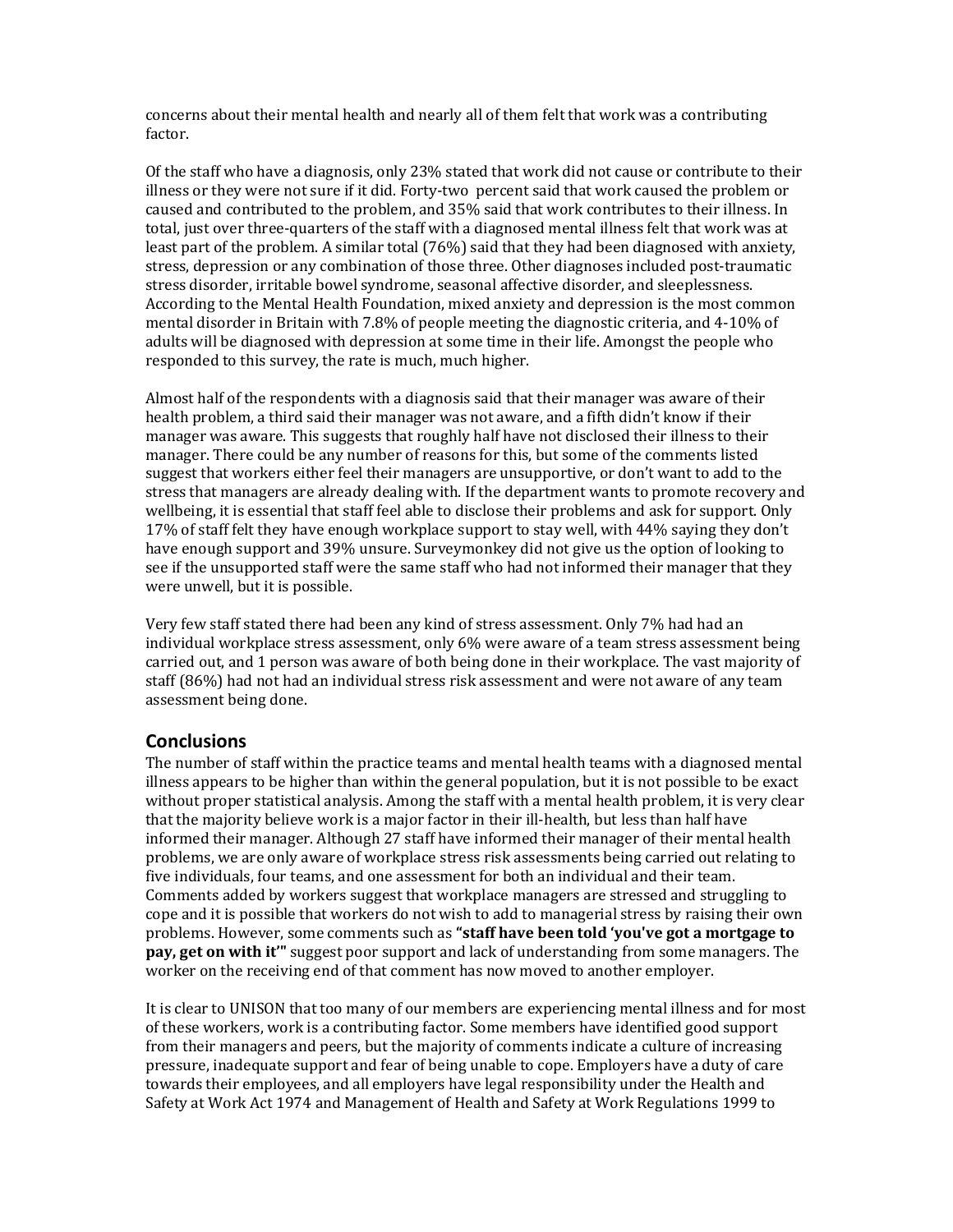ensure the health safety and welfare at work of their employees. This includes minimising the risk of stress-related illness or injury to employees. We accept that it is hard for managers to know if individuals are having problems if the individuals do not disclose the information, but given the spread of mental illness across the teams and the sickness absence stats for the past few years, we feel that the department should be aware there is a problem and should be taking action to address it.

### **Proposals**

UNISON accepts that this survey was limited in scope and that the information gained and the analysis of it is basic. However, we believe it is a useful starting point for discussing mental health problems within the workforce and for beginning to find ways to improve things. We would like to propose

- Re-establishing the sickness working group as a subgroup of the DJCC
- Doing a wider, more thorough and detailed survey of the workforce in relation to mental health, and taking appropriate action based on the results
- Improving and refreshing information and training for managers in relation to supporting staff with mental illness
- Looking into what work has been done within NHS Lothian and neighbouring local authorities regarding staff well-being, and learning from their experience
- Improving monitoring of factors related to stress-related illness in the workforce, for example, high rates of absenteeism, staff turnover, poor performance, conflict between staff
- Ensuring effective risk assessments have been carried out, are monitored regularly and any recommendations are being implemented and adequately funded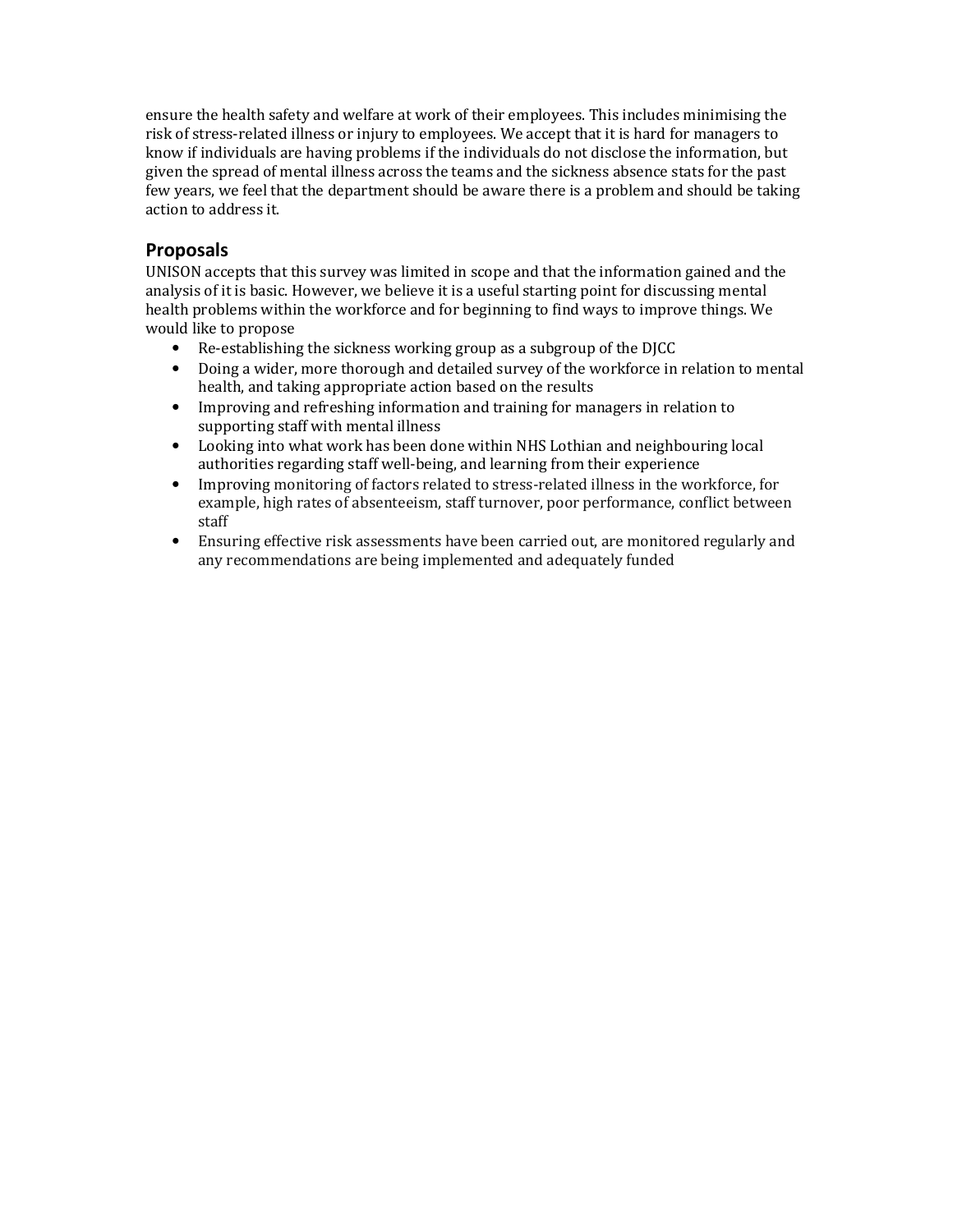### **Responses**

71 workers responded.

### **Workplace**



## **Job Title**

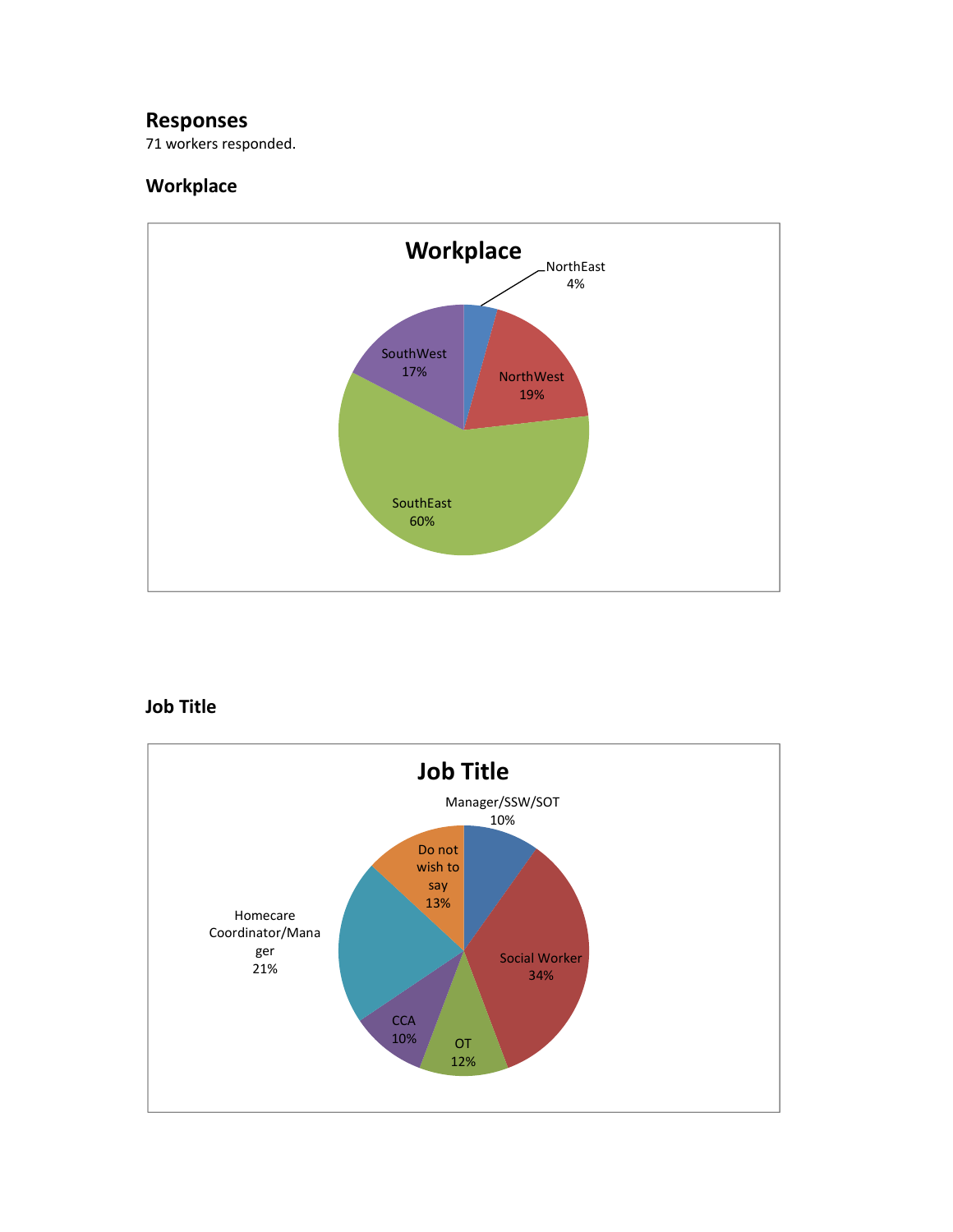

**Have you been diagnosed with a mental health problem during your time with the Council?** 

# **If you answered NO to Q3, do you have concerns about your mental health?**

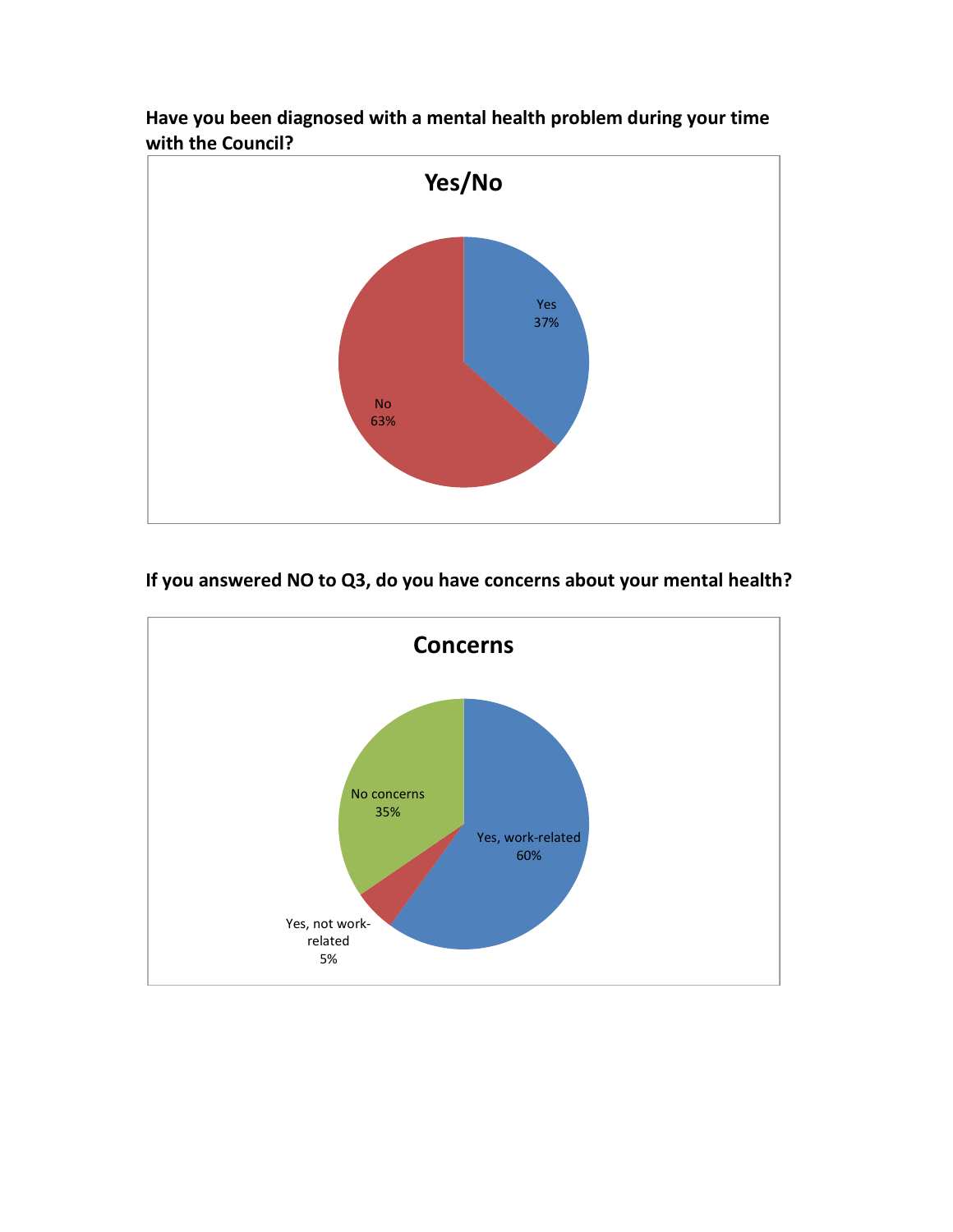

**If yes, do you believe that your current work caused or contributed to your mental health problem?** 

### **What were you diagnosed with?**



The full answer option for "combination" was "a combination of 2 or 3 of stress, anxiety and depression."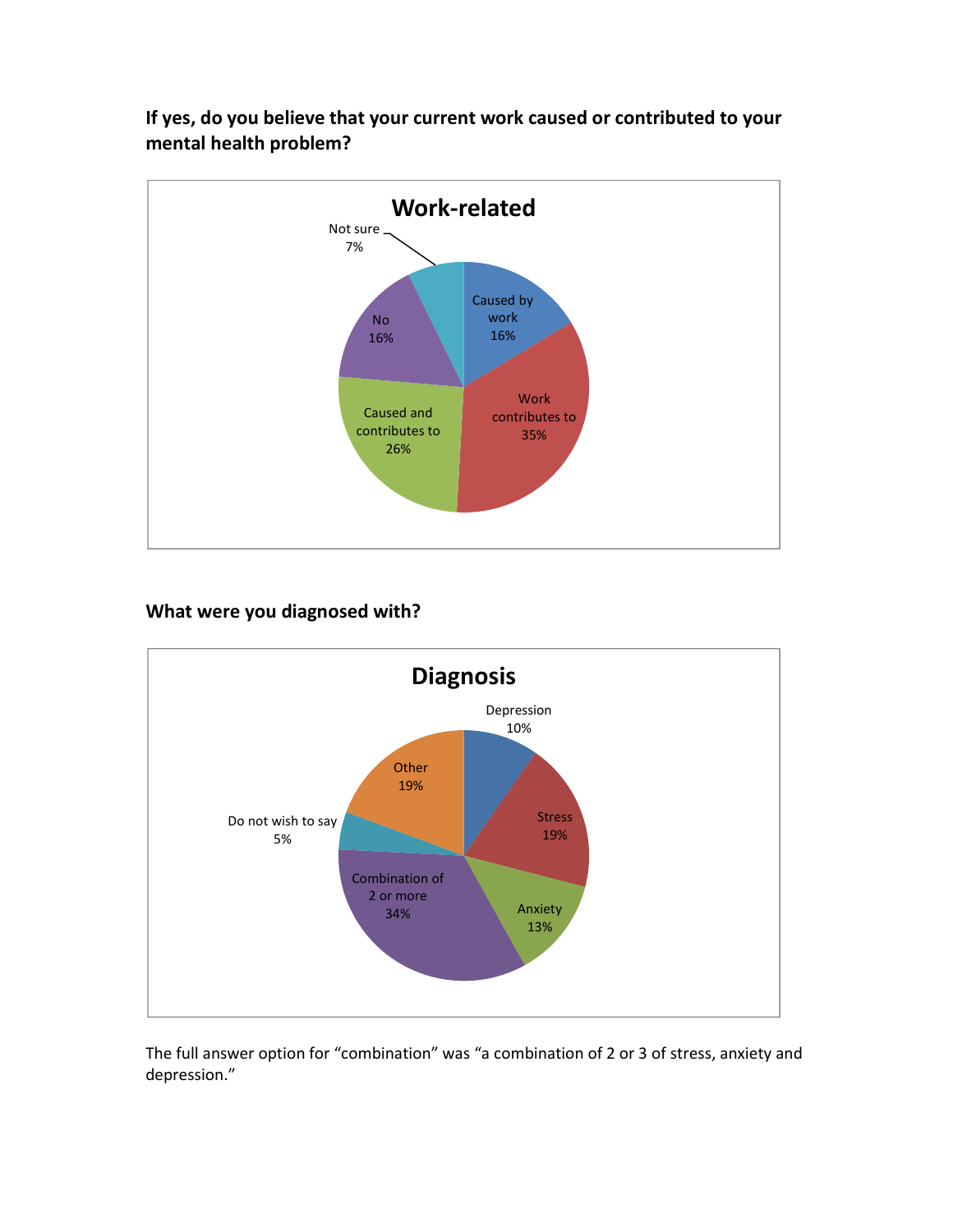

**Is your line manager or other manager aware of your problem?** 

**Have you had an individual or has there been a team workplace stress risk assessment?** 

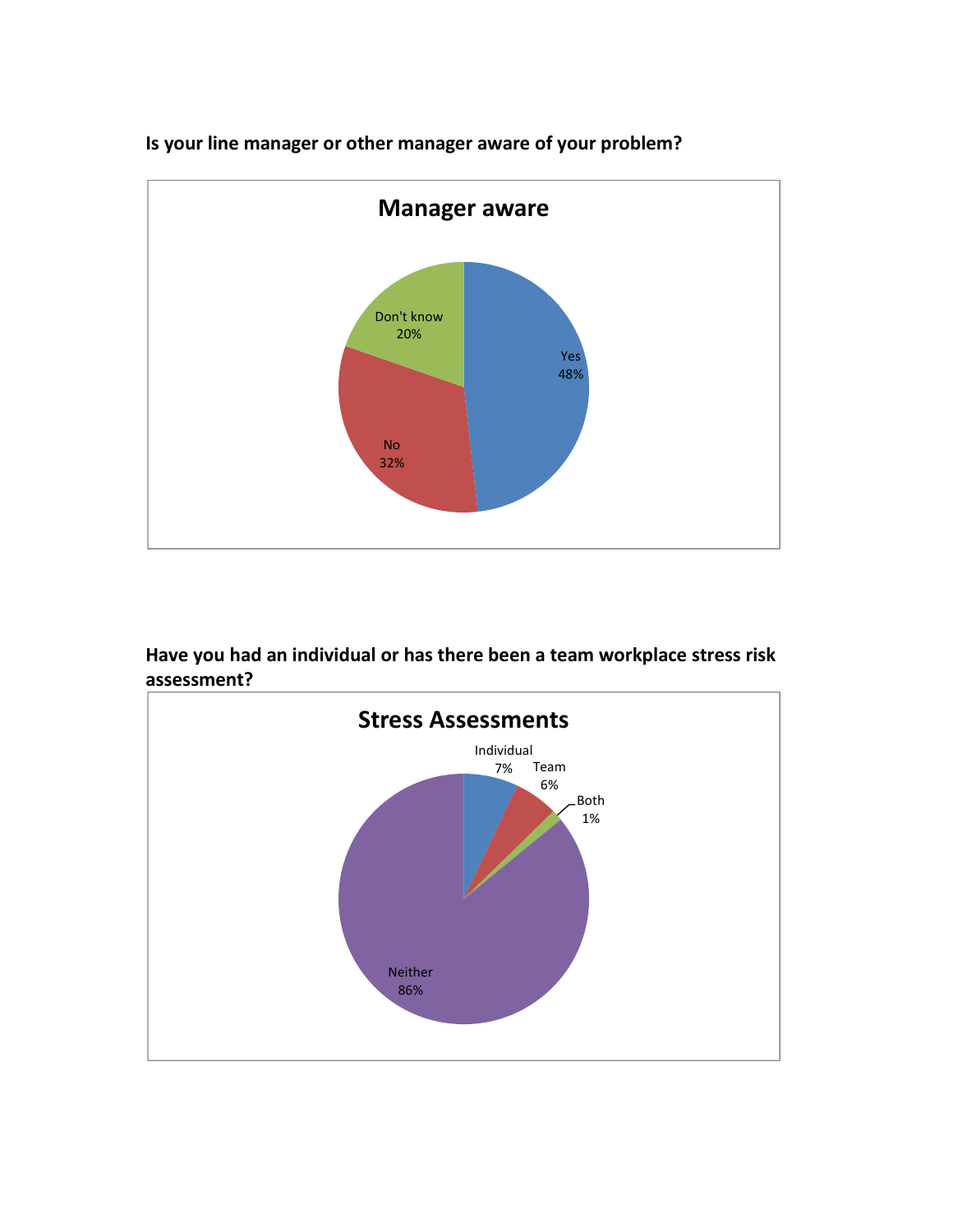

**Do you feel you have enough workplace support to help you stay well?** 

### **Issues raised by respondents**

Finally, respondents were asked if there was anything else they would like to say. 38 respondents (over half) added a comment. These are reproduced below, and show clear themes of workplace stress, inadequate workplace support and fear for the future.

- Daily verbal abuse on the switchboard and confrontation at reception
- I did attend the GP but was unable to tell them how I truly feel and only advised them that I felt a bit low but I sometimes feel like I am really struggling and not able to sleep.
- I think that the current workload pressures and expectations of social work teams are unrealistic, given the resources that are allocated. City of Edinburgh Council are reviewing all services and considering cuts to frontline services. Many very competent workers are already under immense strain and stress that I think employers need to be taking more seriously.
- Stress levels in the teams are rising further due to the restructuring. Workloads are already too high and will increase further with the loss of CCAs across the council. The remaining workers will receive even more cases to account for the job losses. Allocations will sit on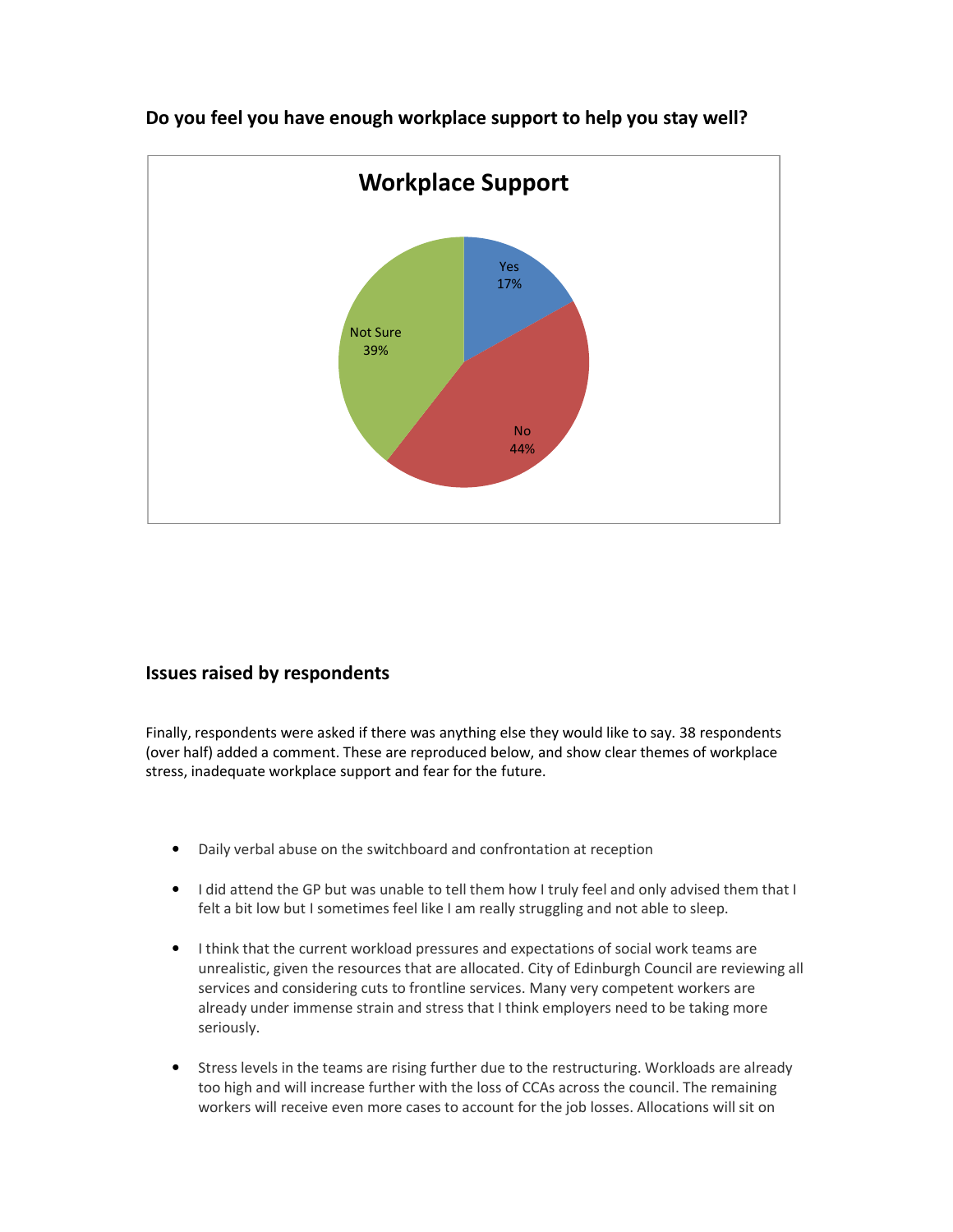waiting lists for longer putting vulnerable people at risk and angering their families making workers jobs even harder and more stressful. Stress levels are high in the teams at present and this will lead to mental health issues as well as more staff taking time off through sickness or seeking alternative employment. The lack of senior social workers will also impact on this with workers not receiving appropriate support to do their jobs effectively

- Emotional resilience of managers can be stretched to near breaking point when work pressures and significant change occurs. They offer a lot of professional and personal support to individuals and teams, but often have nowhere to go with that and 'carry' the stress for, all in a way that can compromise their own mental well being.
- Fluctuating periods of anxiety, tight chest, and ongoing sore throat especially when I'm stressed. Affects breathing sometimes i.e. not so easy.
- Management has been thin on the ground and when management present, they are under immense pressure.
- Huge caseloads majority of the time comprises very complex work. Constant change of internal processes which don't seem clear and shortage of resources result in backlog and not meeting deadlines. Constantly working under pressure and over time to clear and be on top of things and worried and anxious about being shouted at over the phone by families waiting and formal complaints about delays.
- I requested a work place assessment which was completed, however many of the recommendations have not been implemented. I got Unison involved to move it forward roughly 6 months ago but it has not progressed much further and it causes me more stress/anxiety flare up of IBS symptoms to try and move it forward again.
- Feeling stressed about lack of information re: future role/if any?
- It was a number of years ago that I was off work which was work related stress. I do sometimes still feel anxious and stressed out by my current workload and pressures of change within the workplace.
- Well although I don't have mental health problem I can overcome my stress so far , but I have to admit that I don't sleep well recently ,waking up in the middle of the night and tossing and turning in bed until fall asleep again. Workloads this summer become unmanageable .Sickness rate was so high that there was 2 organisers to cover 10000 people over a week between each other so its 500 visits to cover. Due to sickness and annual leave. How one person can be responsible to cover 500 visits? There is no support from managers (managers long term off sick) there is low morale among our team the pressure is high and sleeping disturbance is a side effect of pressure we had.
- Like many professionals I have experienced Vicarious or Secondary Trauma through working closely with many individuals whose lives have been blighted by Primary Trauma. The death by suicide of a 14 year old client in 1999 led to me developing Anxiety and Depressive Symptoms and being off work for a number of months before being redeployed into a different role. Stressful life events and professional challenges appear to resurrect this trauma and I have been off work with anxiety and depression symptoms for a further period. Because of a change in the Occupational Health provider it has proved traumatic having to restate the historical issues which I assumed were accessible in a personnel file but it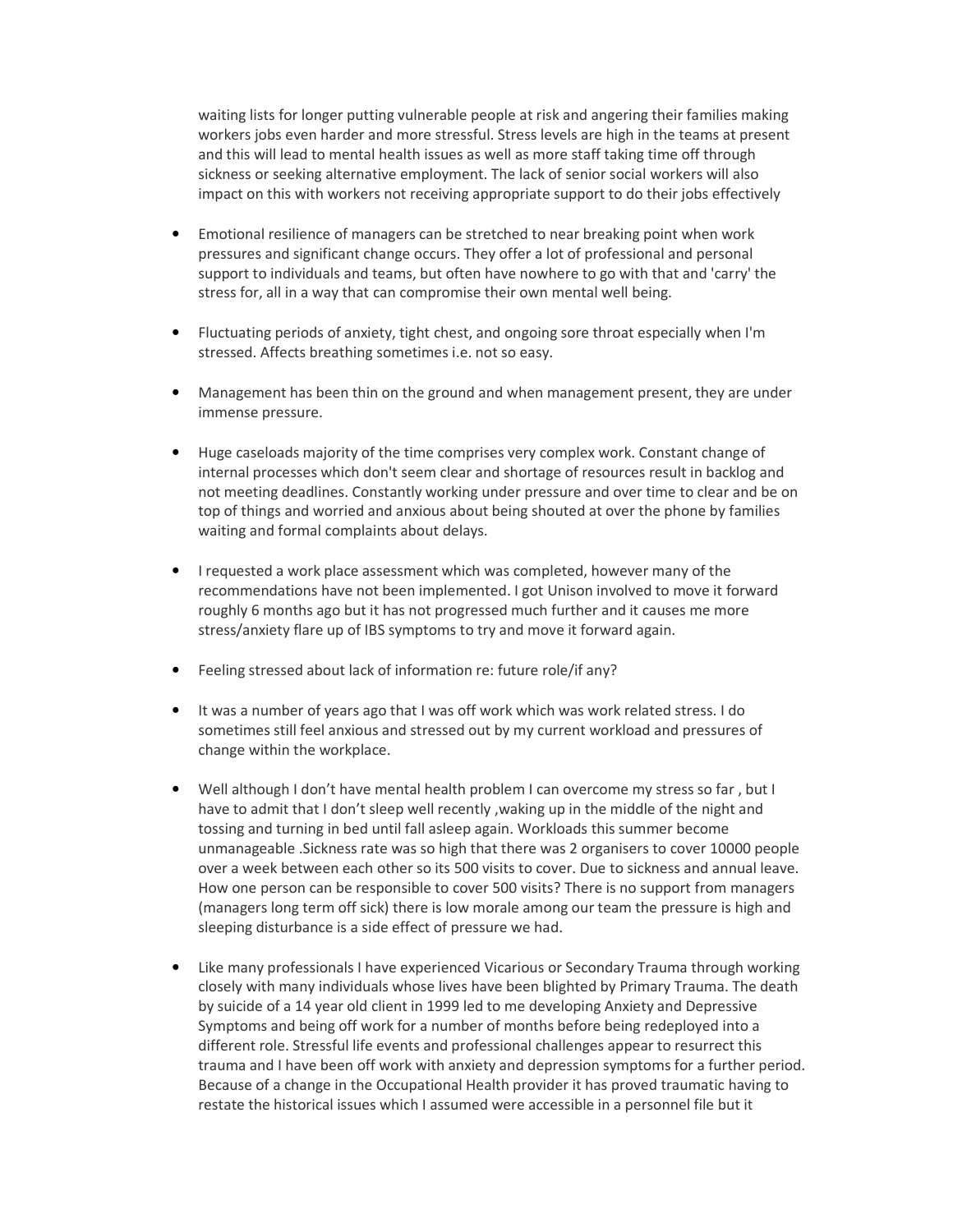appears that this is not the case. Changes within Management and Supervisory structures mean that I do not know how much any manager would be aware of these issues for me and I am reluctant to volunteer this information.

- Problem mainly caused by an overzealous manager who has now left but I still experience the problem...now exacerbated by too few staff and resources, although my manager now very nice and supportive.
- There are significantly increased stresses at work due to unrealistic demands on us as workers, both in terms of the caseloads we carry and lack of time and resources available to work effectively with people who have complex needs. Working with service users and their carers to manage risks is a key aspect of my work and this is increasingly difficult due to time constraints, and again the lack of resources. I do not feel that I have sufficient meaningful workplace support and question how long I will be able to maintain my own health and wellbeing in this role.
- I feel that the Council are not doing a good enough job of taking into consideration their employees stress and anxiety with regard to the changes they have been implementing in recent months...Many staff are overworked and feel pressurised and very dispondant. There will be some staff that have become unwell over the period and some who are heading in that direction, I am sure.
- I am in South sector MH team. I feel that the good team support mutual and from an excellent manager - has helped me to stay well over the past 5+ years. I have not needed medication or time off due to stress, depression or anxiety for this time period. However, the current reorganisation, with little clarity of what and where the team will be, and little involvement in genuine consultation, is causing significant stress and I have a go appointment later this week.
- The changes in working coupled with an increase work load, lack of services, interprofessional squabbling and lack of courtesy have impacted greatly on me. My boss is brilliant but there is little they can do given the environment. Anxiety is a major concern due to the fact that any mistake is seen as incompetence and being blamed. Also complaints being made against practice that you then ending up have to defend on your own, what is at the end of the day a result of a lack of services and resources. I have spoken with colleagues in the team and we all experience anxiety about work load resulting in poor sleep and what is termed the '5am wake up' syndrome. No one I have spoken to feels able to practice they way they were taught to and we spend so much time typing up notes, and unnecessary lengthy assessments in order to 'cover our backs'. The tag line we hear is we need to do more with less, but really doesn't help the front line staff who are having to argue and argue for simple services for people who really need help.
- I feel the current workload is unsustainable and I feel each week by the time it gets to Friday I feel absolutely exhausted. I like meeting the service users however I feel I am constantly thinking of what I need to do next and not giving them my full attention. I sometimes feel anxious and stressed about making sure I am doing things right and tasks I have not completed as I feel the sheer volume of what is expected can be unrealistic and unachievable.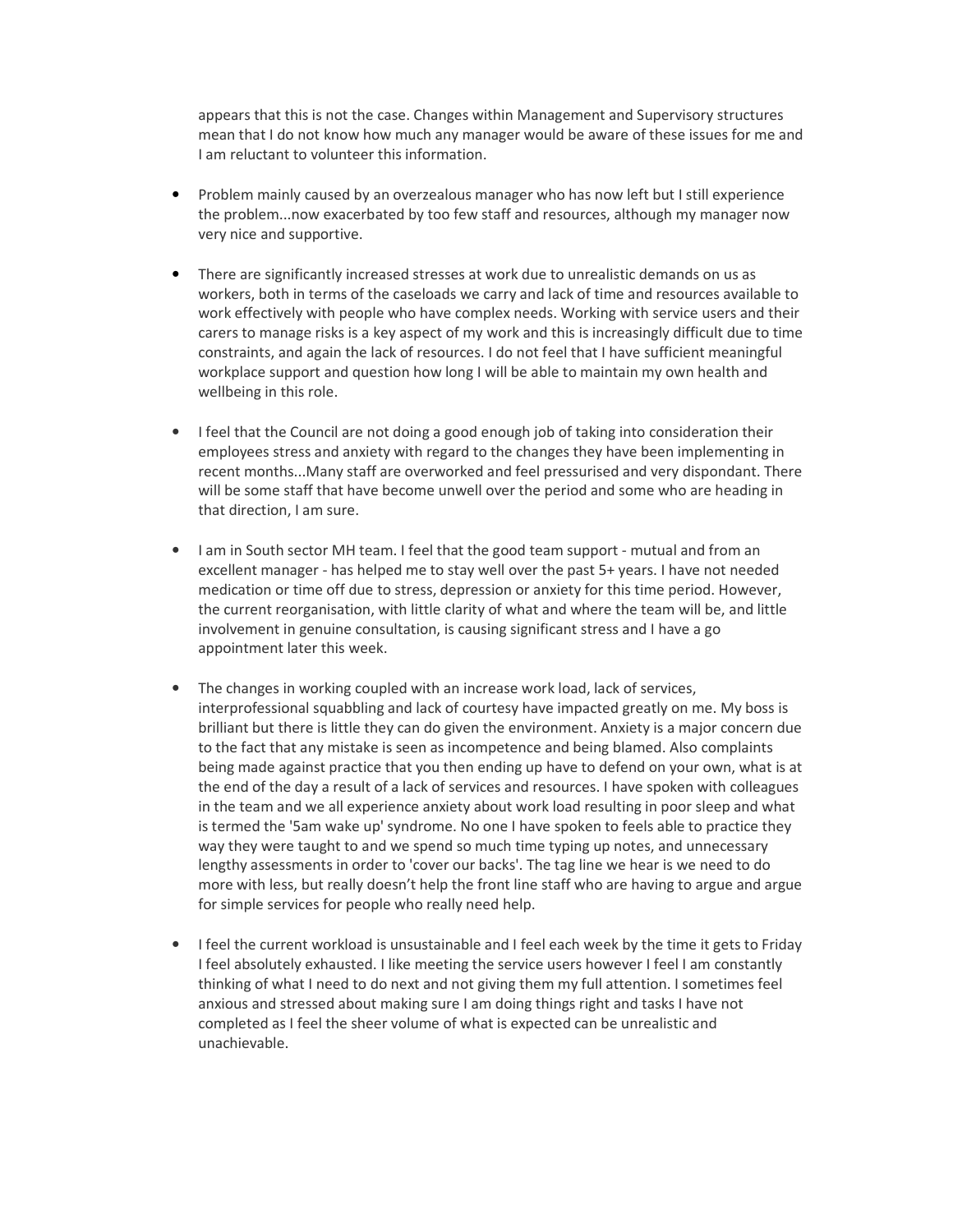- Terrible working conditions don't help, insufficient support from manager, plus organisational changes make the job much harder. Workload increases every year, so called "Flexible working" makes the job much harder.
- The workload is overwhelming, there is too much expected of us in the five days we are here, you go home at night and your head is bursting, you wake in the middle of the night with it all going through your head, the pressure is awful and there is no support from management, as they are hardly ever here.
- I feel overwhelmed with the workload also there is not enough care staff to carry out care tasks. I am extremely tired and upset on a daily basis and don't see this getting any better. I have no-one to speak to about this.
- Workload unmanageable, unrealistic. Department do not care about the staff member. Do more on stretched resources. Work day full on and do not get through workload then worry about not achieving and feel failing myself, department, colleagues, service user. No point raising as would be seen as s a failure personally, workload would not be recognised, it would all be completely my fault things so bad re. not meeting targets or missing something. Am constantly worried there will be mistakes made. Adds to stress levels. Feel stress risk assessment a complete waste of time, tick box exercise which leads to a duh of course we are all stressed, rhetorical survey. But then leads to not a jot being done to address this. Whole Council in exactly same situation, doesn't matter which department colleague speak to in other offices too. Disgraceful way to treat staff and service users. Get angry when read, hear Council's vision. At expense of hardworking staff's mental and physical wellbeing. Shocking. Never thought I would complete a survey like this. Union do not help either. Speak to Union and it's all oh yes this is bad, yes we see that, we understand, we represent you. Worry about our jobs, no compulsory redundancies but back door getting staff out the door who don't succeed at interviews. Very unfair to burden staff at end of tether, cannot concentrate due to stress and anxiety re. Demands of unacceptable workload, worried sick and expect them to rise to be interviewed successfully. Disgraceful and disgusting. Look around office and see change in colleagues. Never mind these surveys, come into offices and ask staff face to face. See the low morale for yourself. Faceless survey which will just be yet another statistical exercise. Nothing is going to change. You all know the answers anyway. Not one member of staff not touched by mental health illness, stress, anxiety at this current time.
- you are left to deal with any issues and are not supported to reduce stress levels
- I do feel the level of work that we have to deal with causes pressure on staff to fulfil all requirements. There is a high level of frontline staff absence which impacts on the rest of the team managing to provide a service. I do not suffer from stress or anxiety but do feel increasingly tired/worn out at the end of my working day and often work through my lunch break eating at my desk, which I know is not good. I also feel that not everyone in the team has an equal distribution of work, or carries out their duties in the same way which again leads to more pressure to the staff who are not absent from work.
- I find that the daily I am feeling completely overwhelmed and panicked by my cases/caseload. I wake up night thinking about them and it stops me from sleeping. I feel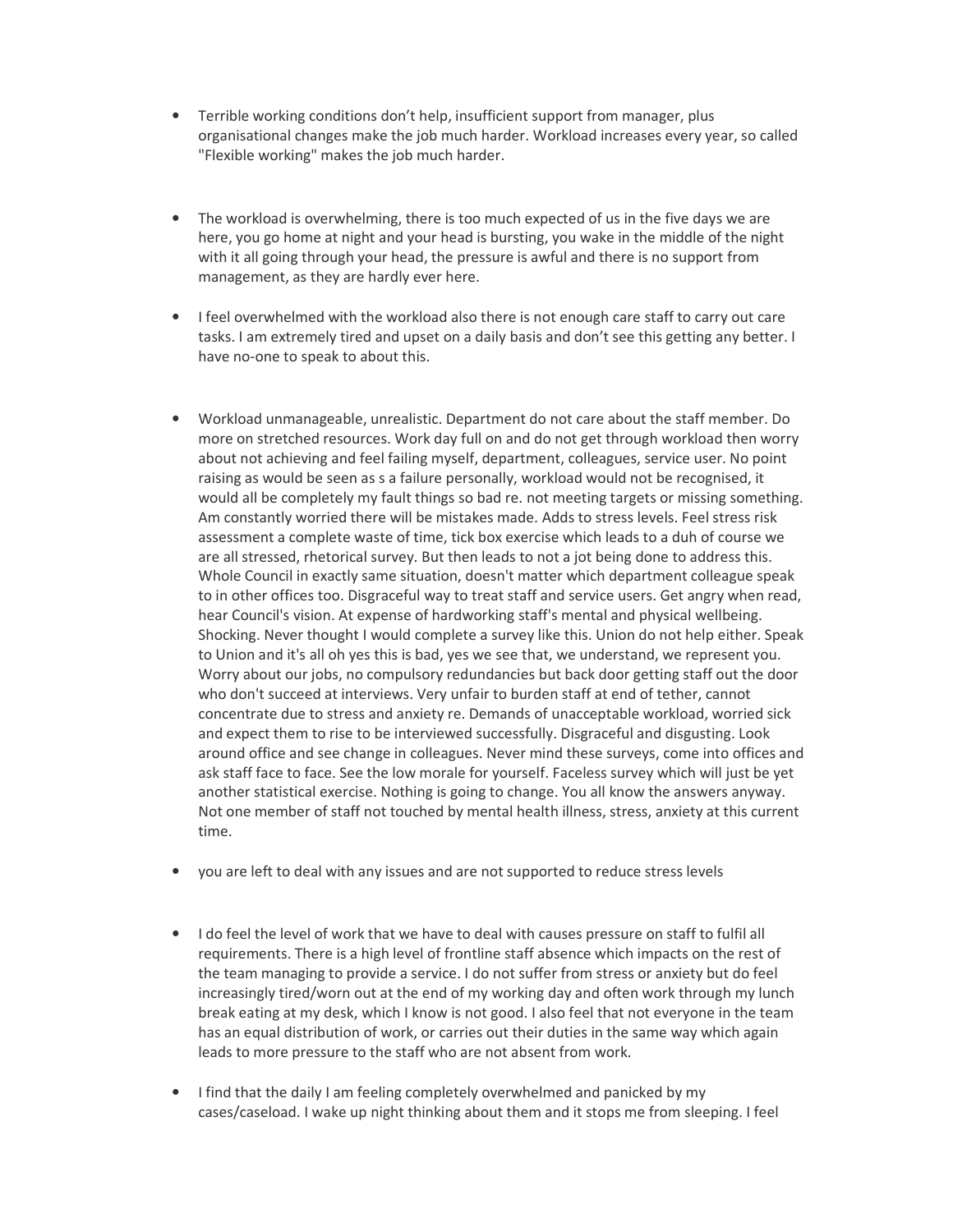that because so many of my colleagues are off it would be unfair to be off as well as I can see the same pressure in others. I don't know if I will be able to continue in this profession.

- I think there is such a push to try and get things done that staff do not take time away from their desks. The client's we are working with a complex and often emergency situations on a daily basis. Many people work through lunchtime etc which is their choice but I think they feel if they didn't work would not get completed on time and client's would suffer. I think it is concerning at present the pressure on staff and the workload levels.
- Senior management do not want to know about stress on their subjects. One member of staff has recently had a TIA which I am convinced is related to workplace stress.
- Too much work, not enough staff, lots of changes and no support from managers (who are stressed too). Lots of people in new jobs in the higher management structure who don't really know the job well enough just yet to be able to support well. Other managers just don't really care.
- Another colleague signed off with stress last week. At the end of the day it is a simple matter - workload. Managers can footer around with suggestions for support but please do not kid yourselves - none of it matters a jot unless you reduce the workload. Not only does the ever increasing workload lead to ever increasing stress levels, it places service users at risk because we do not have the time. It is all we talk about and yet we continue to be allocated more cases and have more barriers placed before us that hinder rather than help us do our job ,for example, not including adult protection, more pressure to have a meeting for every case involving some level of risk which in turn involves more organising meetings, paperwork etc. This is all very well in an ideal world but when you are overloaded and running about just trying to survive, it evokes nothing but the feeling of "ivory Tower" management who do not give a jot about the work pressures on front line staff. It really is a joke.
- I feel that there could have been more support for line managers (grade 5) throughout this Organisational change. I realise the need for change but feel the changes being forced upon all the CEC staff are mostly inappropriate and badly instigated. The lack of information throughout this process is shocking to say the least. The length of time to find out if you have a job or not is unacceptable and distressing to all. The time its taking to find out where we are going to be moved to and the possible work load increase is causing stress/anxiety/depression/ amongst other illnesses. Moral is at the lowest I've ever seen or heard of in the council. Back stabbing is rife. Bullying isn't much better. Statements like "it's just what managers have to deal with" coming from a senior manager dealing with a lower grade line manager who is suffering from work related stress is totally unacceptable, unprofessional and extremely uncaring and unsupportive. I feel that everyone in the office is treading on egg shells, nerves are on the edge or broken, tempers are frayed, and there isn't enough consultation with the people doing the jobs by strategic and tactical management. Lives are being disrupted and damaged on the say so of people who have no idea what the jobs are or how we do them or how we feel about them. Mental health has not been taken into account when these changes have been discussed. I feel that people who have never had mental health problems have now got some form of mental health problems, maybe short term. I would have been a good idea to have some counsellors in the building for pop in sessions just to help staff cope day to day. Sometimes people need to just vent to get